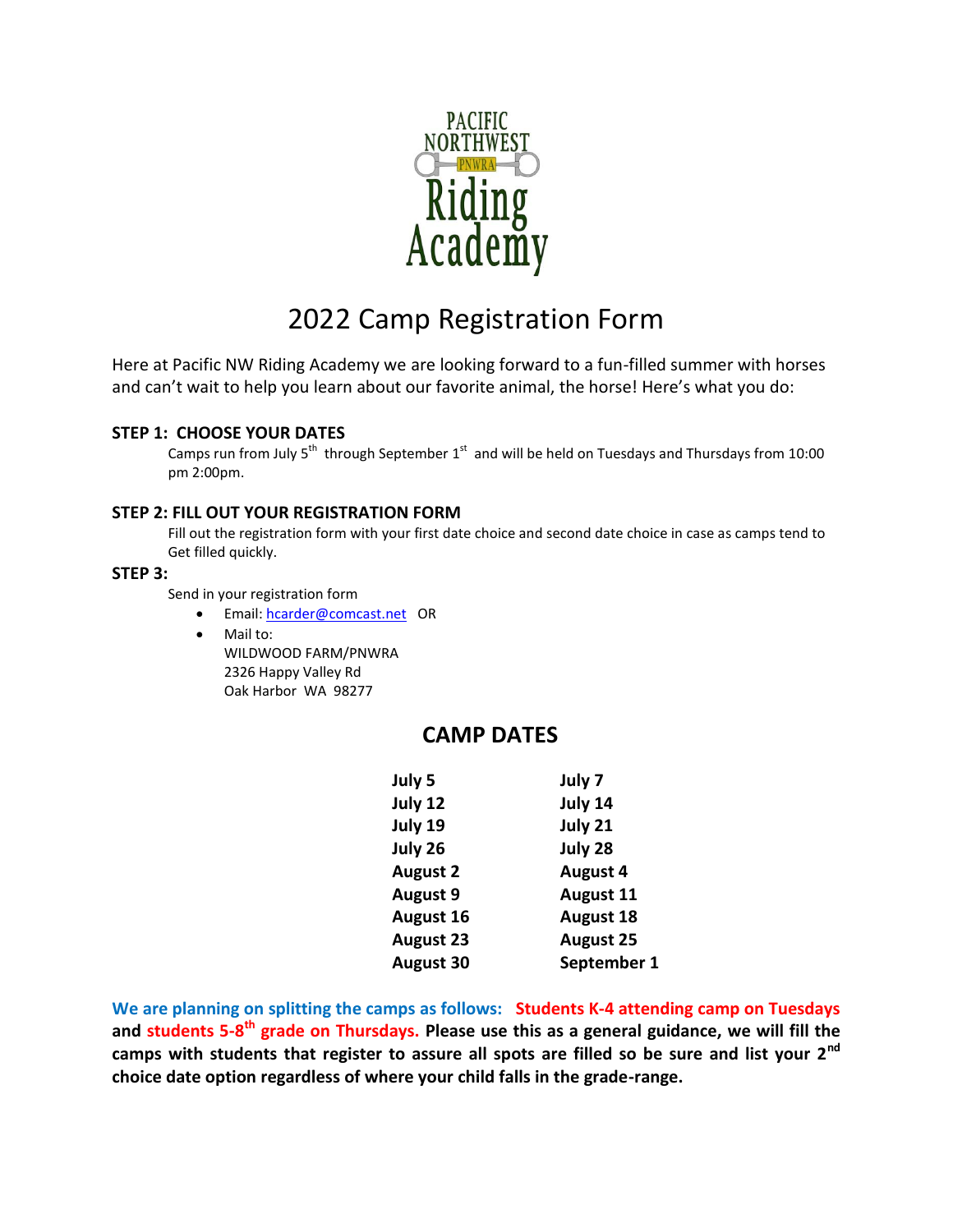## REGISTRATION FORM

|  | 2022 |
|--|------|
|  |      |
|  |      |
|  |      |
|  |      |
|  |      |
|  |      |
|  |      |
|  |      |

*A hold harmless agreement must be signed for all participants prior to the start of camp.* 

Parents will be asked to arrive between 9:30 and 9:45 to attend a camp orientation. Lunch will be provided so please make sure you list any food allergies your child may have. You have the option of packing your child's own lunch if preferred.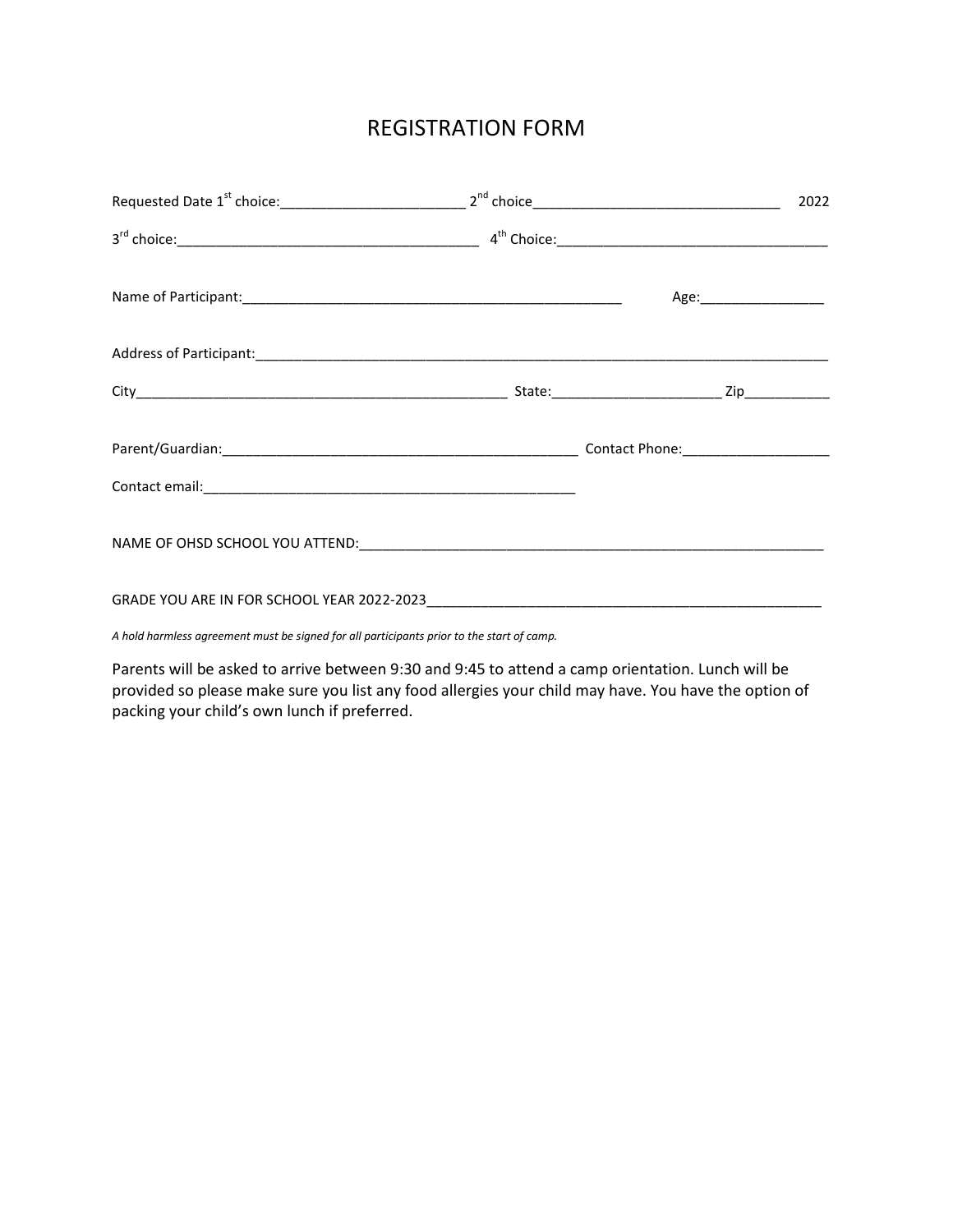

We are very excited to have you join us this year in our summer camp program! We will be spending a lot of time outside and in the sunlight learning all about horses and life around the farm! This daily check list and short questionnaire will help us ensure a happy and safe time here on the farm! Because we will be spending a large portion of our time outside so be sure your camper is dressed and prepared for the weather.

- $\Box$  Sunscreen (some will be provided, if your camper has allergies or skin condition, please provide a safe alternative with their name on it)
- □ Water bottle
- $\Box$  Close-toed shoes or boots (required. No sandals)
- □ Outdoor and dirt safe clothes. Horse hair and dirt is an accessory here!

Tell us more about your camper!

Shirt size

Any horse experiences? Yes\_\_ No\_\_

If YES, when and what type of experience\_\_\_\_\_\_\_\_\_\_\_\_\_\_\_\_\_\_\_\_\_\_\_\_\_\_\_\_\_\_\_\_\_\_\_\_\_\_\_

Allergies? Yes\_\_ No\_\_

If YES, please list allergies/severity. If epi pen is required, please let us know.

\_\_\_\_\_\_\_\_\_\_\_\_\_\_\_\_\_\_\_\_\_\_\_\_\_\_\_\_\_\_\_\_\_\_\_\_\_\_\_\_\_\_\_\_\_\_\_\_\_\_\_\_\_\_\_\_\_\_\_\_\_\_\_\_\_

\_\_\_\_\_\_\_\_\_\_\_\_\_\_\_\_\_\_\_\_\_\_\_\_\_\_\_\_\_\_\_\_\_\_\_\_\_\_\_\_\_\_\_\_\_\_\_\_\_\_\_\_\_\_\_\_\_\_\_\_\_\_\_\_\_

Any health conditions we should know about?

### Emergency Contacts

- 1. Name\_\_\_\_\_\_\_\_\_\_\_\_\_\_\_\_\_\_\_ Relationship\_\_\_\_\_\_\_\_\_\_\_\_\_\_\_\_\_\_\_\_\_\_ Phone Number 2. Name\_\_\_\_\_\_\_\_\_\_\_\_\_\_\_\_\_\_\_ Relationship\_\_\_\_\_\_\_\_\_\_\_\_\_\_\_\_\_\_\_\_\_\_
- Phone Number